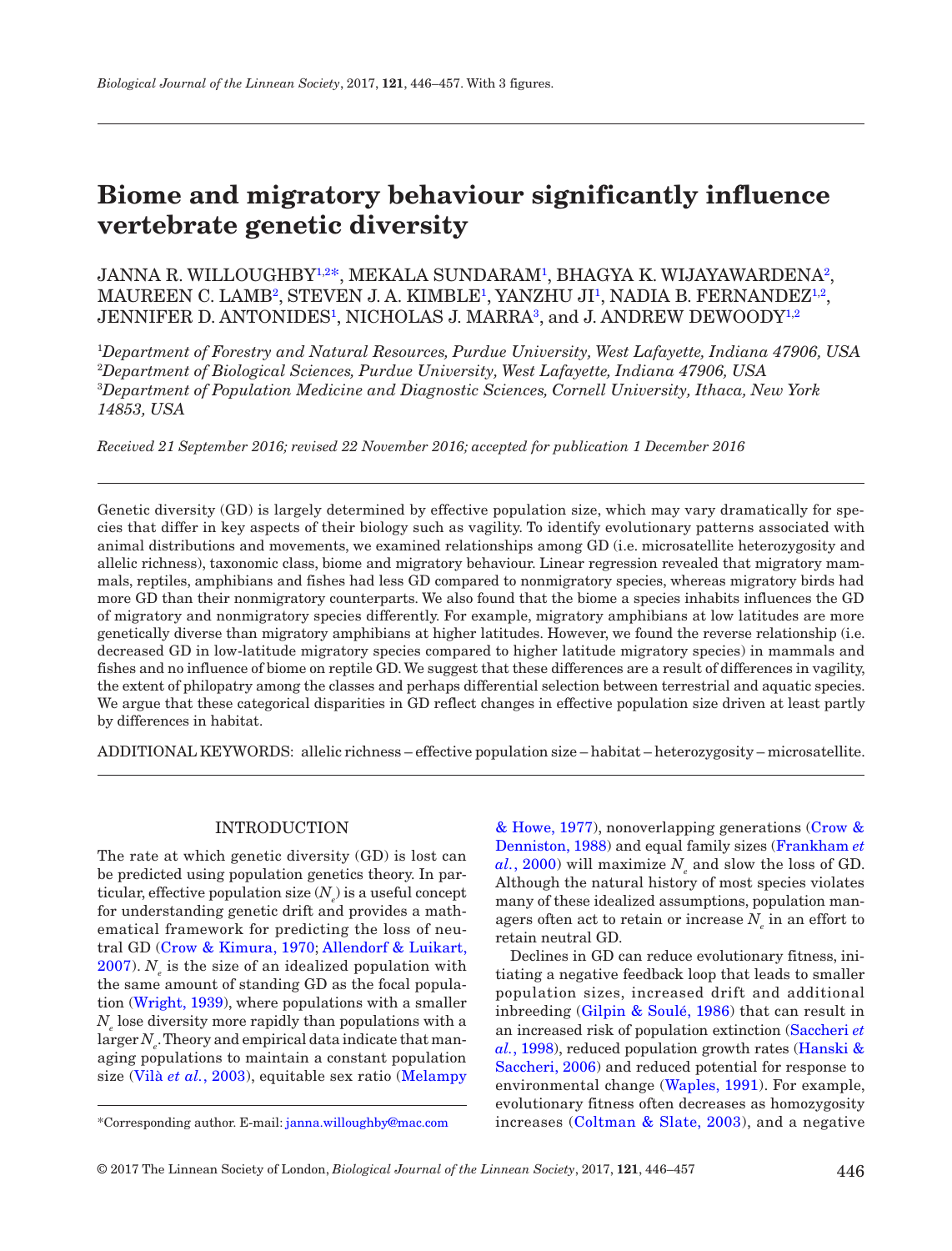feedback loop leads to further decreases in fitness in subsequent generations. Fortunately, the negative effects of low GD can often be mitigated by increasing gene flow through the enhancement of population connectivity or by increasing the standing GD within a population (e.g. via stocking or reintroductions).

The movement of individuals across a landscape facilitates allelic exchange, and thus, population genetic theory implies that migratory behaviour is associated with higher  $N_{e}$  and levels of standing GD. However, migrating species require at least two distinct habitats, meaning that these species are more likely to be impacted by ecological changes (e.g. competition, predation and pathogens) compared to species that require only a single habitat ([Rappole,](#page-10-5) [1995](#page-10-5)). Additionally, GD in vertebrates is often associated with the extent and continuity of habitat ([Ward,](#page-11-1) [Woodward & Skibinski, 1994;](#page-11-1) [DeWoody & Avise, 2000](#page-9-6); [Doyle](#page-9-7) *et al.*, 2015). Because habitat fragmentation is not equally distributed among biomes ([Wade](#page-10-6) *et al.*, [2003\)](#page-10-6), some species may be more impacted by fragmentation because of their habitat needs ([Debinski](#page-9-8) [& Holt, 1999](#page-9-8)). Species in areas with less anthropogenic disturbance may have a higher mean  $N_{_e}$  and, therefore, higher mean GD compared with species that occur in areas more impacted by humans. If so, then, it follows that because migratory species require multiple habitats, these species should be more likely than nonmigratory species to have been impacted by fragmentation and to have suffered population declines that lead to less GD in migratory compared to nonmigratory species.

In addition to allelic exchange between populations, factors relating to species' habitat characteristics may also influence the standing GD [\(Epps](#page-9-9) *et al.*, [2005;](#page-9-9) [Keyghobadi, 2007](#page-10-7); Dixo *et al.*[, 2009\)](#page-9-10). Herein, we consider global patterns of habitat characteristics in terms of biomes, which have a substantial latitudinal gradient (see [Olson](#page-10-8) *et al.*, 2001). Geographic area varies with latitude (biomes are larger in tropical regions compared to polar regions; [Terborgh, 1973\)](#page-10-9), and because geographic areas are positively related to population size [\(Gaston & Blackburn, 1996](#page-9-11)) and population size is related to  $N_e$  and GD [\(Frankham, 1996\)](#page-9-12), latitude may also be related to GD. Furthermore, climatic stability varies globally such that lower latitude habitats tend to be more climatically stable than higher latitude habitats ([Stevens, 1989\)](#page-10-10). Over many generations, perturbations in climate result in habitat changes and variation in population sizes ([Lande](#page-10-11)  $\&$  Barrowclough, 1987), reducing  $N_{_e}$  and GD in high latitudes more so than in low latitudes. Together, these findings (see also [Gaston, 2000](#page-9-13)) suggest that the biome in which species reside may influence standing levels of GD.

Herein, we explicitly test the hypothesis that migratory vertebrates harbour less standing GD than nonmigratory species. Because similarities in life history characteristics (e.g. typically high fecundity in fishes) or other traits (e.g. ability to fly in birds) within particular clades are likely to result in lineage-specific trends in the response to migratory behaviours, we analyze our data with respect to taxonomic classes. We expect that migratory species are likely more impacted by fragmentation than nonmigratory species and will have lower GD because migratory species require multiple habitats or, at the very least, multiple locations. Furthermore, we consider the effects of species' biome on standing GD because geographic area and climatic stability, which vary with biome, influence  $N_e$ and GD. We expect that species that reside in larger, more stable biomes will have more GD (and larger  $N_e$ ) compared to species in smaller, more variable biomes. However, we hypothesize that migratory behaviour will influence standing GD such that the relationship between biome and GD will differ between migratory and nonmigratory species. Our results reveal patterns that vary among vertebrate classes, and our proposed explanations attempt to identify the biological processes underlying these patterns.

#### METHODS

As a measure of GD, we relied on heterozygosity and allelic richness estimates previously gathered from a systematic survey of the literature (see [Willoughby](#page-9-7) *et al.*, [2015\)](#page-9-7). Briefly, ISI (Institute for Scientific Information) Web of Science was used to identify thousands of microsatellite studies published on wild vertebrate populations between 1990 and February 2014 using the topic search: microsatellite and (amphibian or avian or bird or fish or mammal or reptile). These records were manually curated for applicability and scope – we required all studies to contain data for a wild vertebrate population, use at least five microsatellite loci and genotype at least ten individuals – and the means and standard deviations (across loci) were gathered for observed heterozygosity and allelic richness. We filtered our data set to include only one record per species; in cases where we obtained multiple GD estimates for a particular species, we selected the estimate that was generated from the largest sample size, which we defined as the product of the number of individuals genotyped and the number of loci surveyed. The microsatellite data we collected were not correlated with the phylogenetic history of the species and did not show systematic evidence of bias relating to the source (heterologous vs. species-specific) of primer sequences used or the number of loci and individuals genotyped ([Willoughby](#page-9-7) *et al.*,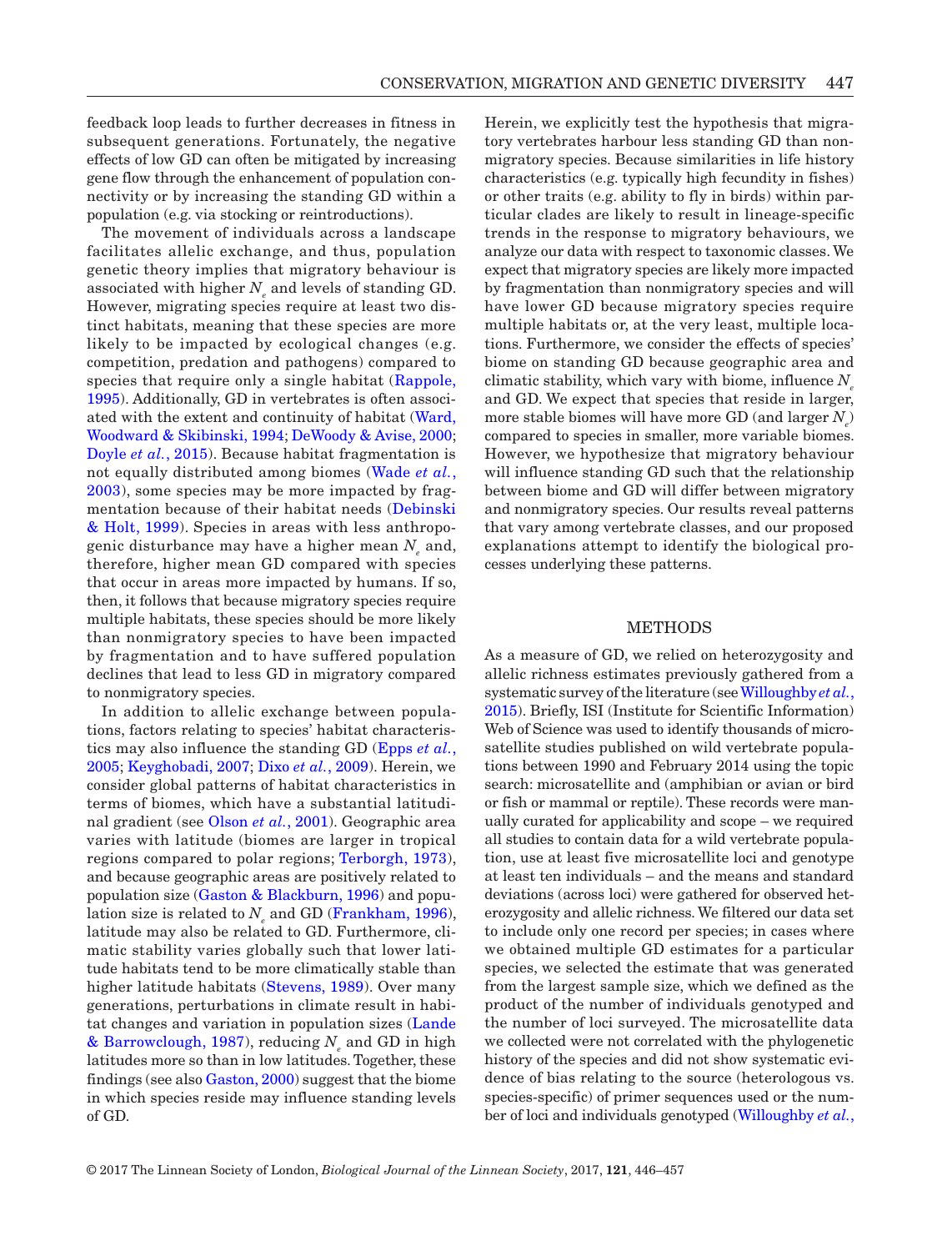[2015](#page-9-7)). We previously investigated the potential impact of these effects using phylogenetic eigenvector regression (PVR), implemented in the R package PVR (Santos *et al*., 2013), as nuisance variables such as sample size and primer specificity may not be phylogenetically correlated; so methods such as independent contrasts and phylogenetic least squares regression were inappropriate. To avoid potential confounding effects of migratory behaviour and conservation status on GD, we used a subset of the [Willoughby](#page-9-7) *et al.*'s (2015) data for our current analysis: those species identified as either *least concern* or *near threatened* by the International Union for the Conservation of Nature ([IUCN, 2013](#page-10-12)).

To investigate the impact of migration on GD, we scored species based on migratory behaviours. We define migration as the predictable mass movement of individuals which is not limited to specific sexes or age classes, occurs in the same direction or towards a particular common habitat and is farther in distance travelled than the typical daily movements of individuals for a particular species (Begon *et al*., 2006; e.g. anadromous salmon, amphibians that require ephemeral ponds, peregrine falcons, elephants and sea turtles). We used a variety of approaches to score a species as migratory or nonmigratory. For mammals, we relied upon formal species accounts published by the American Society of Mammalogists as well as species descriptions given in Mammals of the World ([Walker, Nowak](#page-10-13) [& Paradiso, 1983](#page-10-13); [Nowak, 1999](#page-10-14)). Avian migration status was determined using the online Birds of the World database [\(del Hoyo et al., 2014\)](#page-10-15), and FishBase (Froese [& Pauly, 2014](#page-9-14)) was used to score the fishes included in our data set. If a species was not represented in one of these databases, we relied on the primary literature associated with that species to score migratory behaviour. This was the case with all amphibians and reptiles used in our analyses and for many fishes.

Because habitat characteristics often influence population GD (Epps *et al.*[, 2005;](#page-9-9) [Keyghobadi, 2007](#page-10-7); [Dixo](#page-9-10)  *et al.*[, 2009](#page-9-10)), we also quantified the ranges for each species in terms of biome composition. We determined the biome composition of each species range using IUCN species-specific range maps, when available. First, we transformed all maps into the cylindrical equal area projection using ArcMap10 ([Environmental Systems](#page-9-15) [Research Institute, 2010](#page-9-15)). We then estimated the spatial contribution of terrestrial biomes, each with distinct biotas and ecological conditions, within each species range using the World Wildlife Fund terrestrial biomes shapefile ([Olson](#page-10-8) *et al.*, 2001).

## STATISTICAL ANALYSES

To meet assumptions of normality, we transformed our heterozygosity and allelic richness estimates for each

species. We calculated the log odds of heterozygosity (*loh*) using the equation

$$
loh = \log\left(\frac{H_O}{1 - H_O}\right)
$$

where  $H_0$  is the observed heterozygosity for a particular population. We interpreted the calculated odds ratio (before logarithm transformation) as the odds of a randomly drawn individual being homozygous at any particular locus. After the log transformation, larger *loh* values represent species with higher heterozygosity values compared to species with smaller *loh* estimates. After square root transformations of allelic richness to correct for normality [\(Doyle](#page-9-7) *et al.*, 2015), we removed statistical outliers, which we defined as data points that were more extreme than 1.5, the interquartile range for each taxonomic class.

We evaluated the impact of migratory behaviour on GD using linear models. In our first set of models, we used log odds of heterozygosity and the square root of the number of alleles as our response variables. We used class, migratory behaviour (nonmigratory = 0, migratory  $= 1$ ) and the interaction between class and migratory behaviour as predictors. We fit our models with different intercept estimates for both predictors to facilitate comparisons of the mean *loh* across migratory and nonmigratory groups between classes. In order to account for variation in GD resulting from the choice of molecular markers in each study and the sampling strategy used, we employed a bootstrap approach that was based on the variability in heterozygosity and alleles reported by each study. Specifically, we pulled a response variable estimate (i.e. heterozygosity or number of alleles) from a normal distribution with mean and standard error equal to the mean and corresponding standard error computed across loci for each study, respectively. We then regressed the random pulls against the predictor variables. Whenever a random pull for a study resulted in a heterozygosity estimate outside the range of 0–1 or resulted in number of alleles < 0, we dropped the study from that particular regression. We repeated our sampling and computation of regression coefficients 1000 times. To assess significance, we estimated the mean class-specific coefficient estimate for migratory and nonmigratory species across all 1000 bootstrapped coefficient estimates and compared standard error confidence intervals (CIs) estimates around each mean ( $\alpha$  = 0.05; [Payton, Greenstone & Schenker, 2003\)](#page-10-16).

We also evaluated the interaction of biome with migratory behaviour for the subset of species for which these data were available. First, we used nonmetric multidimensional scaling (NMDS) to reduce the dimensionality of the biome data. Ordinations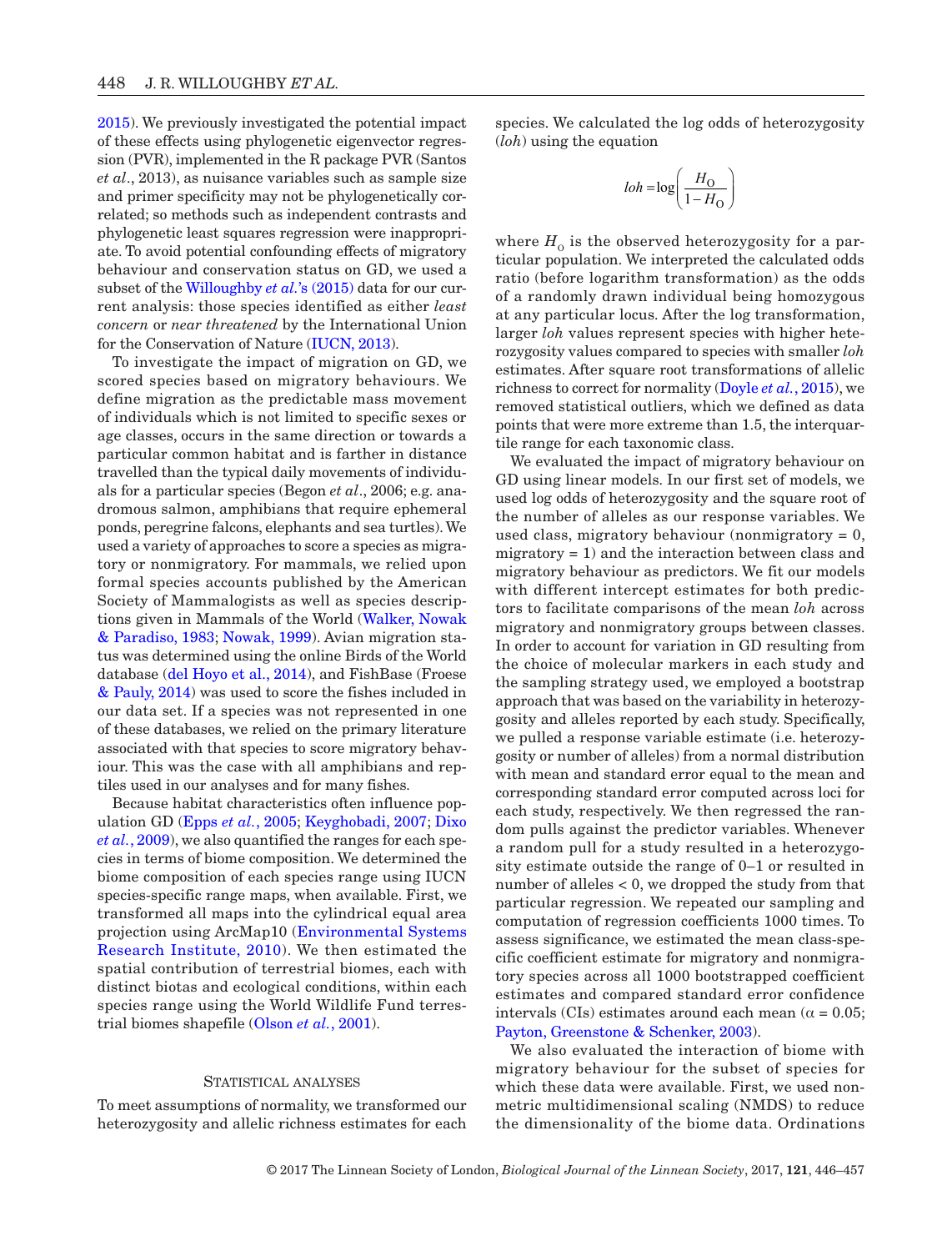were computed with three axes from one dissimilarity matrix generated using the area of each biome occurring in each species range estimate and were run using the metaMDS function within the vegan package ([Oksanen](#page-10-17) *et al.*, 2014) using a Bray–Curtis transformation; we determined the number of dimensions to use based on the stress–dimensionality plot. In order to interpret the NMDS vectors, we compared the NMDS vectors with our original biome values using a Spearman correlation and examined the variable-specific correlation coefficients. We selected the top biome vector to use in our later models. Next, we again ran linear models and used either the log odds of heterozygosity or the square root of allelic richness as our dependent variable and the top NMDS axis with an interaction with migratory behaviour as the independent variable. We again required separate intercept estimates for both parameters and bootstrapped our coefficient estimates using the method described previously  $(n = 1000)$ . However, fitting coefficients for migratory behaviour, classes, interaction between migratory behaviour and class, NMDS axis and the interaction between NMDS axis and migratory behaviour in a single model resulted in overparameterization. To avoid overparameterizing our models, we subdivided our data by class and ran separate regressions predicting GD as a function of the interaction between NMDS Axis 1 and migratory behaviour for each class. We assessed significance by comparing the

95% CI of the model slope to 0 ( $\alpha$  = 0.05) and compared the 95% CI of the slopes between the migratory and nonmigratory groups within each taxonomic class.

All analyses and data manipulation were conducted in R (R Development Core Team, 2013). In our linear models, we used a means parameterization, instead of an effects parameterization, to fit independent slope and intercept estimates for each class. (The necessary R coding followed Kéry, 2010.) We chose a means parameterization approach because it results in the same interpretation as effects parameterization but has the advantage of providing a usable standard error estimate for the estimated model coefficients; with effects parameterization, we could appropriately sum intercept and slope estimates to obtain the coefficient estimate, but combining the standard error estimates is not trivial in that they cannot be directly summed. All of our analysis code is available in the online Supporting Information. Figure 1 provides a heuristic overview of our workflow.

## **RESULTS**

Our microsatellite database is more fully described in [Willoughby](#page-9-7) *et al.* (2015), but it consists of 5916 vertebrate populations surveyed at a total of 17 988 loci ([Table 1;](#page-4-0) Table S1). We scored migratory behaviour for most species in our microsatellite database, and all but a small proportion could be confidently scored

| <b>Data collection</b>                                                                                                      | <b>Analysis</b>                                                                                                                                                       | Interpretation                                                                                                                                                                                                                             |
|-----------------------------------------------------------------------------------------------------------------------------|-----------------------------------------------------------------------------------------------------------------------------------------------------------------------|--------------------------------------------------------------------------------------------------------------------------------------------------------------------------------------------------------------------------------------------|
| 1. genetic diversity estimates<br>(heterozygosity, allelic richness)<br>transformed to be normally<br>distributed variables | A. effect of migratory<br>behavior on genetic<br>diversity (GD)<br>1. linear model:<br>$GD = class * migration$<br>2. bootstrap linear model<br>coefficient estimates | A. compare coefficient estimate intervals<br>(migratory; M vs. non-migratory; non-M)<br>1. $M >$ non-M: GD higher in M<br>2. $M <$ non-M: GD lower in M<br><b>3.</b> $M = \text{non-M}$ : GD not different in M<br>compared to non-M       |
| 2. taxonomic class                                                                                                          | <b>B.</b> effect of migratory                                                                                                                                         | <b>B1.</b> compare coefficient estimate intervals<br>to zero (M and non-M)                                                                                                                                                                 |
| 3. migratory behavior<br>(0=non-migratory, 1=migratory)                                                                     | behavior and biome on GD<br>1. linear model for<br>each class:                                                                                                        | <b>1.</b> slope $+$ : GD increases, poles to equator<br>2. slope -: GD decreases, poles to equator<br><b>3.</b> slope = $0:$ no latitudinal change in GD                                                                                   |
| 4. biome (habitat) for species<br>geographic range<br>dimensionality reduced with<br>NMDS, first axis retained              | $GD = NMDS * migration$<br>2. bootstrap linear model<br>coefficient estimates                                                                                         | <b>B2.</b> compare coefficient estimates between<br>M and non-M<br><b>1.</b> slope $M = \text{non-M}$ : no interaction of biome<br>and migratory behavior on GD<br>2. slope M not = non-M: biome effects GD in<br>M differently than non-M |

Figure 1. Heuristic overview of data collection, analysis and interpretation. We utilized four sources of data (i.e. genetic diversity, taxonomy, migratory behaviour and biome) to evaluate differences in genetic diversity between migratory and nonmigratory species (Analysis A) and the interaction between migratory behaviour and species biome (Analysis B). In both the analyses, we assessed significance by bootstrapping the linear model coefficient estimates and comparing the coefficient estimates.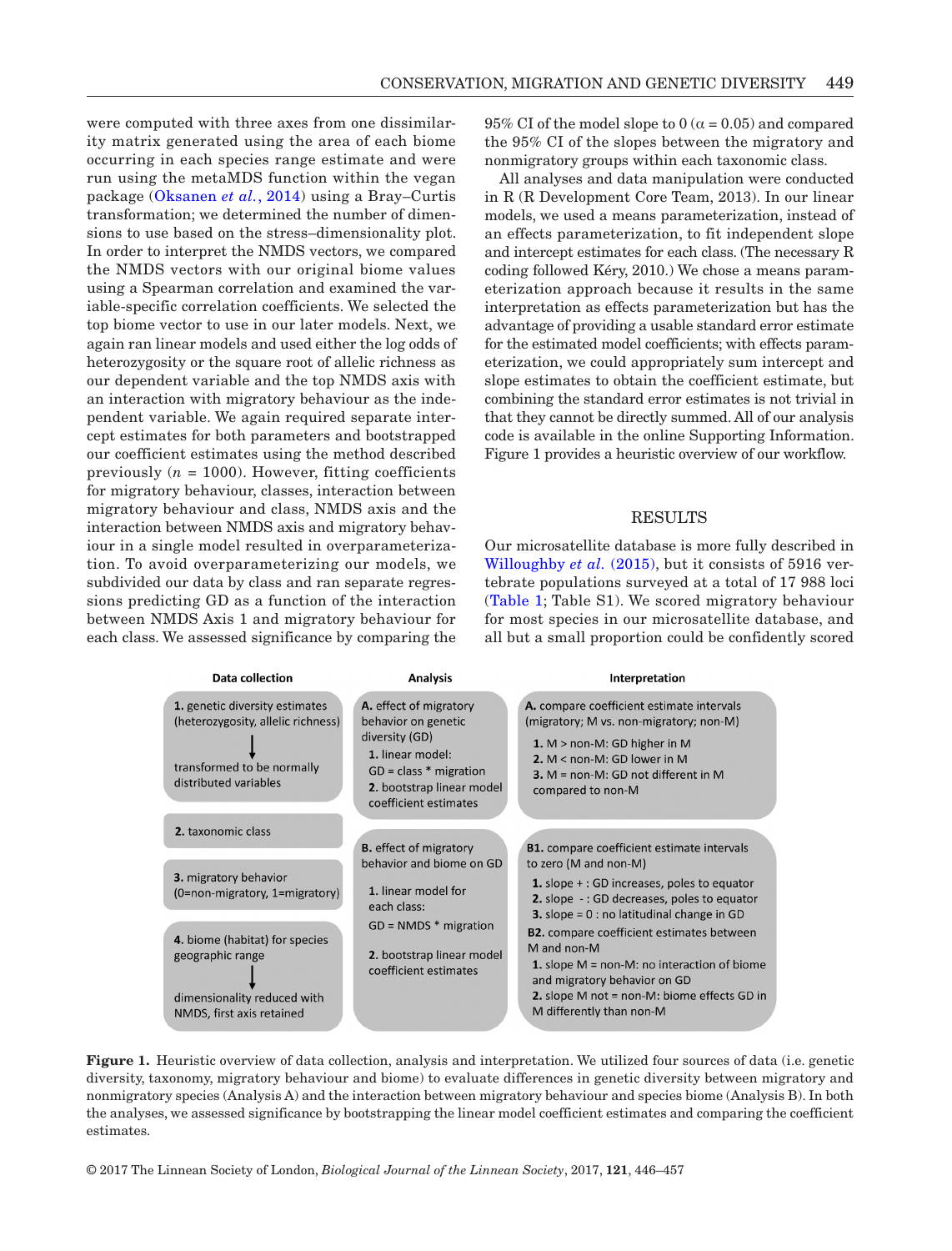|           | Genetic | <b>Biome</b> | Migration               |
|-----------|---------|--------------|-------------------------|
| Fish      | 157     | 48           | $48(m = 68, nm = 53)$   |
| Amphibian | 71      | 57           | $57 (m = 36, nm = 31)$  |
| Bird      | 222     | 212          | $212(m = 65, nm = 156)$ |
| Mammal    | 246     | 87           | $87 (m = 29, nm = 196)$ |
| Reptile   | 54      | 42           | $42 (m = 29, nm = 19)$  |
|           |         |              |                         |

<span id="page-4-0"></span>**Table 1.** Number of data points gathered within each class

Note: Each data point represents a unique species. Migratory behaviours are further divided by species exhibiting migratory (m) and nonmigratory (nm) behaviours.

(percentage scored: fishes =  $80\%$ , amphibians =  $95\%$ , birds =  $98\%$ , mammals =  $94\%$  and reptiles =  $87\%$ ; Table S2; Figs S1 and S2). We also determined terrestrial biome composition for those species where IUCN species range maps were available (*n* = 573; Table S3).

We tested for a significant impact of migratory behaviours within each class by comparing the coefficient estimates based on the bootstrapped linear regressions. We found significant differences in standing GD among the classes we analyzed [[Fig. 2](#page-4-1); heterozygosity  $F = 62.12$ , degrees of freedom  $(d.f.) = 10$  and  $672, R^2 = 0.49, P < 0.0001$ ; allelic richness  $F = 1234, d.f.$  $= 10$  and  $672, R^2 = 0.94, P < 0.0001$ . We also observed significantly less GD in migratory fishes, amphibians, mammals and reptiles compared to nonmigratory species ([Fig. 2](#page-4-1)). However, migratory birds had a significantly higher GD compared to nonmigratory birds [\(Fig. 2b\)](#page-4-1).

To better understand how migratory behaviours interact with various biomes, we collected and analyzed biome data relative to GD. We first reduced the dimensionality of our range-wide biome data using NMDS (NMDS axes values for each species are available in Table S4). The stress of our final NMDS model (three axes, stress = 0.137) indicated a quality model. Based on the weights of the variables used to create the first NMDS axis (NMDS1) and the correlation of the biome variables with the NMDS values, we interpreted the primary NMDS axis as the trade-off between tropical biomes (positively weighted variables) and polar biomes (negatively weighted variables) that are associated with the habitat changes that occur when moving from high to low latitude ([Table 2\)](#page-5-0). We found mixed relationships among class, migratory behaviour and biome ([Fig. 3\)](#page-6-0). Overall, the relationship between NMDS1 and GD was not consistent between classes and did not support the geographic area or climatic stability hypotheses. Furthermore, we found that migratory and nonmigratory species differed in the relationship between NMDS1 and GD; migratory amphibians had significantly more GD at higher NMDS1 values (low-latitude biomes closer to the



<span id="page-4-1"></span>fishes = 121; amphibians = 67; birds = 221; mammals = 225; reptiles = 48

**Figure 2.** Linear regression model results for the interaction between class and migratory behaviour predicting microsatellite genetic diversity (heterozygosity, Panel a; allelic richness, Panel b). Error bars depict standard error estimates, calculated from bootstrapped estimates of 1000 linear models where the response variable was randomly pulled from a normal distribution with study mean and variance for the response variable under consideration. Significant differences between migratory and nonmigratory species within each class are depicted with an asterisk.

equator) relative to migratory amphibians with lower NMDS1 values (high-latitude biomes closer to the poles) and to nonmigratory amphibians higher NMDS1 values. We also found that migratory fishes and mammals had less GD at higher NMDS1 values relative to nonmigratory fishes and mammals with large NMDS1 values. In fishes, this was driven by a significant positive relationship between GD and NMDS1 in nonmigratory species, whereas in mammals this was a result of a significant negative relationship between GD and NMDS1 in migratory species ([Tables 3](#page-7-0) and [4\)](#page-8-0). In both amphibians and fishes, these trends were found in the heterozygosity and allelic richness models, although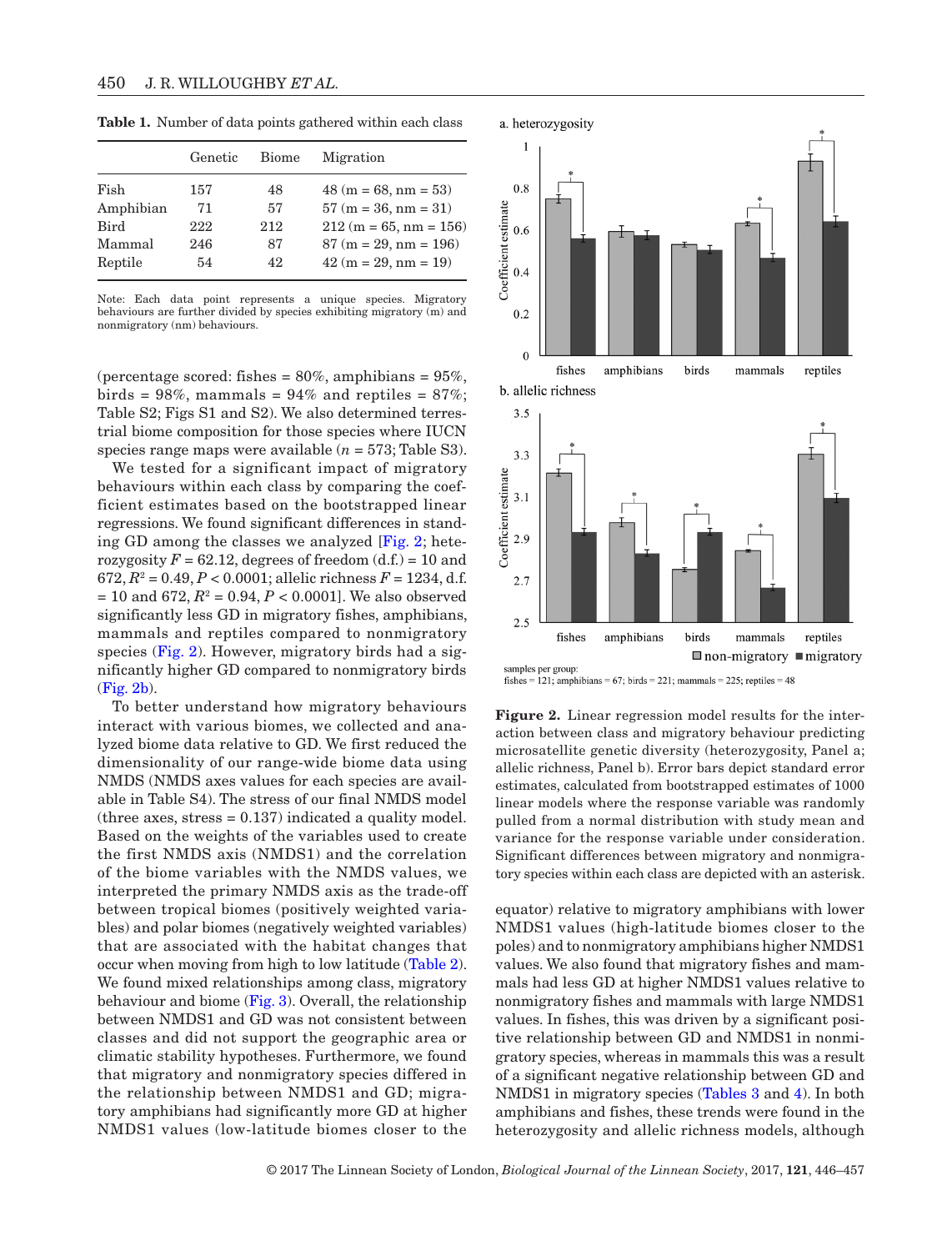| <b>Biome</b>                                                      | Weight   | Correlation<br>coefficient |
|-------------------------------------------------------------------|----------|----------------------------|
| Tundra                                                            | $-0.775$ | $-0.345$                   |
| Rocks and ice                                                     | $-0.669$ | $-0.194$                   |
| Boreal forests/taiga                                              | $-0.641$ | $-0.403$                   |
| Temperate coniferous forests                                      | $-0.502$ | $-0.451$                   |
| Temperate broadleaf and mixed<br>forests, northern                | $-0.497$ | $-0.503$                   |
| Temperate broadleaf and mixed<br>forests, eastern                 | $-0.409$ | $-0.415$                   |
| Lakes                                                             | $-0.407$ | $-0.153$                   |
| Mediterranean forests, woodlands,<br>and scrubs                   | $-0.281$ | $-0.289$                   |
| Montane grasslands and<br>shrublands                              | $-0.137$ | 0.112                      |
| Deserts and xeric shrublands                                      | $-0.124$ | $-0.029$                   |
| Tropical and subtropical coniferous<br>forests                    | $-0.032$ | 0.104                      |
| Flooded grasslands and savannas                                   | 0.189    | 0.122                      |
| Tropical and subtropical dry<br>broadleaf forests                 | 0.321    | 0.373                      |
| Mangroves                                                         | 0.341    | 0.297                      |
| Tropical and subtropical grass-<br>lands, savannas and shrublands | 0.437    | 0.344                      |
| Tropical and subtropical moist<br>broadleaf forests               | 0.613    | 0.586                      |

<span id="page-5-0"></span>**Table 2.** Composition of nonmetric multidimensional scaling (NMDS) Axis 1

Note: Weights are from the NMDS procedure and indicate the weight of each variable on Axis 1. The correlation coefficients are from a Spearman correlation between the variables and the NMDS axis. Based on the weights and correlation coefficients, we interpreted NMDS Axis 1 as representing the changes across biomes associated with the changes in latitude.

significant differences in the mammals were only found in the allelic richness model ([Table 4](#page-8-0)). Finally, we found no significant difference between migratory groups and biome in birds or reptiles.

# DISCUSSION

We used thousands of microsatellite loci surveyed in hundreds of species to test the hypothesis that migratory vertebrate species harbour less GD than nonmigratory species, based on the premise that migratory species would be more susceptible to the effects of fragmentation because of their need for multiple habitats relative to nonmigratory species. We found that the effects of migration differ among taxonomic classes: migratory fishes, amphibians, mammals and reptiles harbour less GD than nonmigratory fishes, amphibians and reptiles ([Fig. 2](#page-4-1)). In contrast, migratory birds harbour more GD compared to their

nonmigratory counterparts ([Fig. 2\)](#page-4-1). Additionally, we found that the relationship between biome and GD is not predicted by increasing geographic area or climatic stability expected at decreasing latitude. Furthermore, the effects of biome influence GD differently in migratory fishes, amphibians and mammals compared to nonmigratory fishes, amphibians and mammals ([Tables 3](#page-7-0) and [4](#page-8-0)); these differences in GD between species with differing migratory behaviours suggest that class-specific biological characteristics (e.g. life history traits) influence migration or that different taxonomic groups of organisms respond differently to migration.

The differences in GD between migratory and nonmigratory species suggest that, compared to the nonmigratory species in each class,  $N_e$  is generally smaller for migratory fishes, amphibians, mammals and reptiles, but higher for migratory birds. One possible explanation for this pattern is that, as we hypothesized, fragmentation in multiple environments leads to decreased  $N_{_e}$  in migratory fishes, amphibians, mammals and reptiles, but not in migratory birds. However, we did not find significant relationships between GD and biome data (potentially representing differences in fragmentation) for all the classes we examined [\(Tables 3](#page-7-0) and [4\)](#page-8-0), suggesting that this is not a primary cause of the observed trends.

An alternative explanation is that population sizes and risk associated with migration vary among classes. Many migratory birds have huge population sizes (e.g. various geese, Fox *et al.*[, 2010\)](#page-9-16), making these species more robust to environmental perturbations during migration. Smaller population sizes can lead to greater risk associated with migration: harsh abiotic conditions during migration can lead to decreased survival ([Stokke](#page-10-18) *et al.*, 2005), resulting in reduced population sizes in already-small populations. While the association between population size and relative risk of migration is also true for fishes, more stable aquatic habitats may provide a buffer against many environmental perturbations. We suggest that population sizes for migratory species may be larger in terrestrial species to counter the risk associated with migration and that, because fishes often have relatively stable environments (e.g. the high specific heat of water leads to a more predictable and consistent temperature pattern; [Vannote &](#page-10-19) [Sweeney, 1980\)](#page-10-19), a relatively smaller risk is imposed on migrating individuals. In other words, harsh environmental conditions that are likely to disrupt migration and lead to heavy losses (e.g. hurricanes, droughts and cold fronts) may be more common in terrestrial biomes compared to aquatic biomes. If it is true, this should promote large population sizes in terrestrial migratory species but would not impose a sufficiently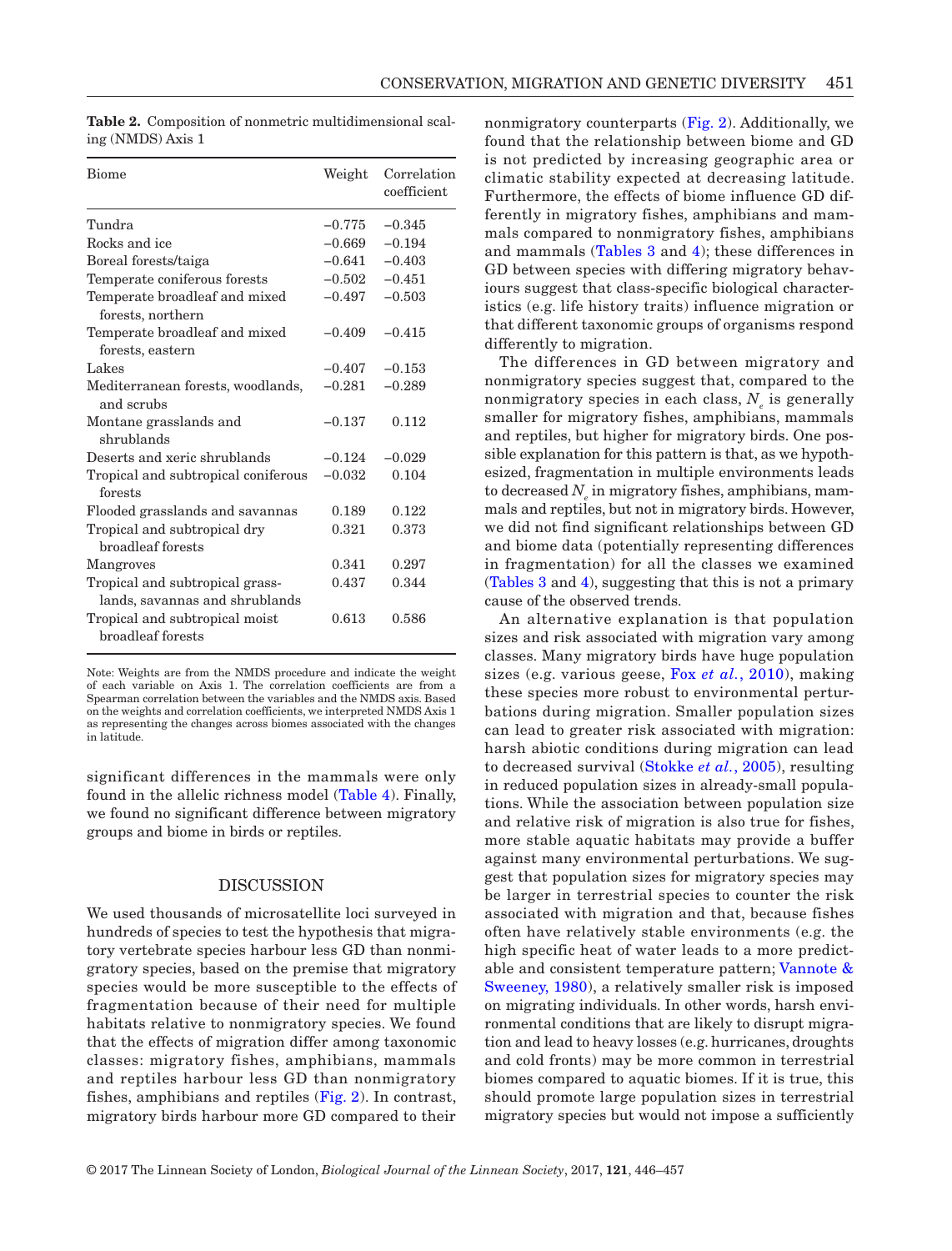

<span id="page-6-0"></span>**Figure 3.** Linear models comparing the relationship between biome and genetic diversity among migratory behaviour groups. We assessed biome over a reduced dimensionality vector (nonmetric multidimensional scaling Axis 1), which we interpreted as the change in biome characteristics that occurs from the high to low latitude (poles towards equator). Between migratory and nonmigratory species, we compared the change in genetic diversity (represented by the number of alleles) across this biome gradient using a bootstrapped regression (plotted points represent the mean, transformed number of alleles).

strong selection gradient to impact aquatic migratory species' population sizes because the risk associated with migration is smaller.

Another potential cause for the differences in effect of migration between classes is the inherent movement ability of fishes, amphibians, mammals and reptiles compared to birds. Vagility is known to significantly influence GD via limitations on dispersal in many vertebrates ([Hillman](#page-10-20) *et al.*, 2014). Because increased vagility means that migratory birds can move farther to more effectively mix alleles, this explanation may help explain an increased  $N_{_e}$  in birds. Increased vagility also means increased ability to explore new areas in the face of environmental changes such as fragmentation [\(Diamond & Mayr, 1976](#page-9-17)). In contrast, reduced vagility in non-avian species could lead to a concomi- $\tanh$  reduction in  $N_{_e}$  and GD due to increased mortality, similar to the effects observed during long-distance dispersal events (e.g. increased predation and establishment of new territories; [Waser, Creel & Lucas,](#page-11-2) [1994\)](#page-11-2). Although highly vagile species can explore new areas in the face of fragmentation, less vagile species may be more impacted by fragmentation of their habitat, especially for migratory species that inhabit more than one habitat during their lifetime.

Difference in the incidence of philopatry, or returning to breed at the location of an individual's birth, among taxonomic groups is another potential explanation for the different impacts of migration on GD. For example, the  $N_e$  of most migrating birds may be larger than that of typical amphibians. In birds, first-year breeders do not typically return to their hatching site [\(Weatherhead](#page-11-3)

[& Forbes, 1994](#page-11-3)), and natal dispersal of individuals (and their genes) occurs in many birds and mammals [\(Sutherland](#page-10-21) *et al.*, 2000). Additionally, nest site relocation in adult birds is not uncommon (e.g. [Shields, 1984;](#page-10-22) [Gavin & Bollinger, 1988](#page-9-18); [Haas, 1998](#page-10-23)) and can maximize lifetime fitness ([Hoover, 2003](#page-10-24)). Together, these behaviours should result in a more panmictic population, which means a larger  $N_e$  in birds compared to species with more structured populations. In contrast, many fishes return to their birthplace for spawning ([Stabell,](#page-10-25)  [1983](#page-10-25); [Dittman & Quinn, 1996;](#page-9-19) [Thorrold](#page-10-26) *et al.*, 2001), as do many amphibians where juvenile dispersal is the primary mode of population connectivity (reviewed in [Cushman, 2006\)](#page-9-20). This pattern of returning to breed in the same location over a lifetime limits allelic exchange by restricting the pool of potential mates ([Anderson,](#page-9-21) [Rhymer & Rohwer, 1992](#page-9-21); [Matthiopoulos, Harwood &](#page-10-27) [Thomas, 2005\)](#page-10-27). Therefore, differences in philopatric behaviours may lead to disparities in the  $N_{e}$  values among breeding migratory species meaning that migration may lead to greater mixing of alleles in birds but actually restrict breeding pools in other taxa.

We also found that the biome in which the species resides impacts GD, although not typically in the direction predicted by the increasing geographical area or climatic stability hypotheses (both hypotheses suggest that GD in tropical biomes is greater than GD in polar biome; [Tables 3](#page-7-0) and [4](#page-8-0)). Furthermore, the relationship between GD and NMDS1 (biome) was not consistent within classes. Globally, this suggests that, compared to geographic area or climatic stability, other forces more profoundly influence GD. For example, the mutation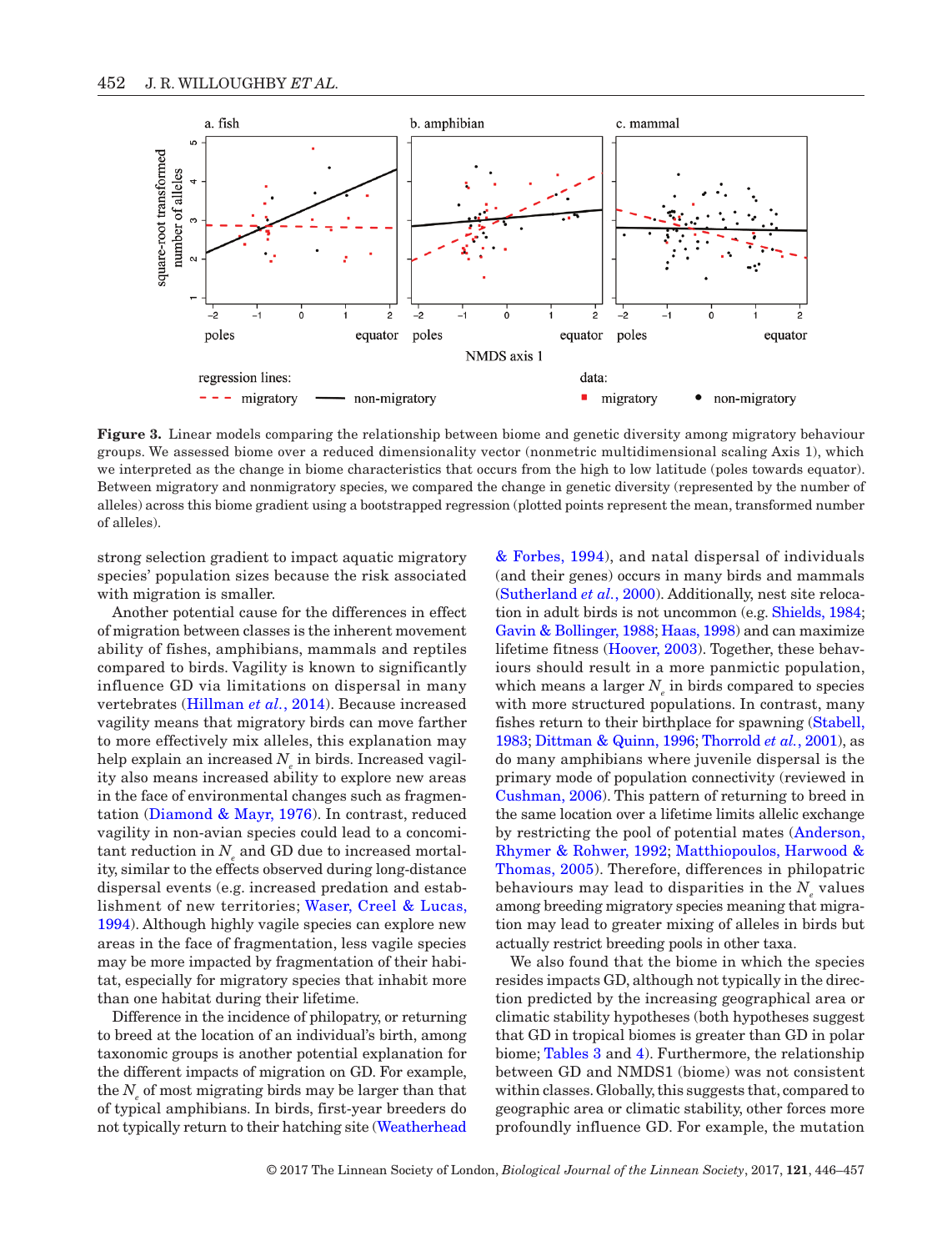| Class        | Model/predictor | Sample size | Intercept (95% CI) | Slope $(95\% \text{ CI})$ | P-value                      | $\boldsymbol{F}$ | d.f.           | $\mathbb{R}^2$ |
|--------------|-----------------|-------------|--------------------|---------------------------|------------------------------|------------------|----------------|----------------|
| Fishes       | Full model      | 31          |                    |                           | < 0.001                      |                  | 9.114 4 and 27 | 0.57           |
|              | Nonmigratory    | 8           | 0.35, 0.77         | 0.36, 0.95                |                              |                  |                |                |
|              | Migratory       | 23          | 0.34, 0.66         | $-0.31, 0.01$             |                              |                  |                |                |
| Amphibians   | Full model      | 54          |                    |                           | < 0.001                      | 12.39            | 4 and 50       | 0.5            |
|              | Nonmigratory    | 27          | 0.53, 0.77         | $-0.10, 0.18$             |                              |                  |                |                |
|              | Migratory       | 27          | 0.60, 0.90         | 0.23, 0.64                | $\overline{\phantom{0}}$     |                  |                |                |
| <b>Birds</b> | Full model      | 211         |                    |                           | < 0.001                      | 36.61            | 4 and 207      | 0.41           |
|              | Nonmigratory    | 150         | 0.48, 0.57         | $-0.09, 0.03$             |                              |                  |                |                |
|              | Migratory       | 61          | 0.49, 0.70         | 0.03, 0.49                |                              |                  |                |                |
| Mammals      | Full model      | 82          |                    |                           | < 0.001                      | 23.36            | 4 and 78       | 0.54           |
|              | Nonmigratory    | 74          | 0.53, 0.64         | $-0.16, -0.01$            |                              |                  |                |                |
|              | Migratory       | 8           | 0.52, 0.81         | $-0.05, 0.25$             |                              |                  |                |                |
| Reptiles     | Full model      | 37          |                    |                           | < 0.001                      | 16.43            | 4 and 33       | 0.67           |
|              | Nonmigratory    | 15          | 0.53, 1.05         | $-0.75, -0.10$            | $\qquad \qquad \blacksquare$ |                  |                |                |
|              | Migratory       | 22          | 0.56, 0.81         | $-0.28, 0.07$             |                              |                  |                |                |

<span id="page-7-0"></span>**Table 3.** Linear regression model results where heterozygosity (log odds of heterozygosity) was predicted from the interaction between the migratory behaviour variable (nonmigratory = 0, migratory = 1) and nonmetric multidimensional scaling Axis 1 (NMDS1), used to reduce dimensionality of biome variables for each species range

Note: NMDS1 was interpreted as the change in biome characteristics that occurs from the equator to the poles. Data were separated into classes and run as mean parameterization models, and coefficient estimates were bootstrapped using 1000 replicate linear models with response variable estimates drawn from a normal distribution (mean and variance equal to the study mean variance of log odds heterozygosity). Slope estimates of biome and migration interactions that were significantly different from zero are noted in bold. Main model statistics are also shown (*F*, *F*-statistic; CI, confidence interval; d.f., degrees of freedom; *P*-value; *R*<sup>2</sup> ).

rate is higher in low latitudes relative to high latitudes [\(Gillman](#page-9-22) *et al.*, 2009) and is also higher in endotherms compared to ectotherms ([Gillooly](#page-9-23) *et al.*, 2005). Thus, complex forces that act over scales not accounted for herein are likely to contribute significantly to the overall pattern of GD we observed [\(Fig.](#page-6-0) 3).

The relationship between GD and biome was different in migratory species compared to nonmigratory species within some classes ([Fig.](#page-6-0) 3; [Tables 3](#page-7-0) and [4\)](#page-8-0). Specifically, we found that nonmigratory, low-latitude (high NMDS1 values) fishes had a higher GD compared to nonmigratory fishes at higher latitudes (low NMDS1 values) and to low-latitude, migratory fishes [\(Fig.](#page-6-0) 3a). Although these patterns may be due to biologic or habitat constraints (e.g. reduced dispersal ability between waterbodies or increased fragmentation in temperate climates), we cannot eliminate the effect of artificial stocking as a cause of the observed patterns of GD. Stocking is common worldwide ([Watanabe](#page-11-4) *et al.*, 1990; [Martinez](#page-10-28) *et al.*, 1993;  $\rm{Hengsawat}$  & Ward, 1997) and can increase  $N_{_e}$  as well as result in the movement of alleles that would not otherwise occur ([Martinez](#page-10-28) *et al.*, 1993). Additionally, many hatcheries use inbred populations that, when released, swamp the native gene pools ([Waples,](#page-10-4) [1991\)](#page-10-4). In these ways, stocking may have altered the pattern of GD observed in fish populations in areas where stocking has been common for over a century (e.g. portions of the US; [Edwards & Nickum, 1993](#page-9-24)) compared to other biomes. If so, this would lead to

a signal of increased  $N_{_e}$  in equatorial, nonmigratory species and would reduce the effect of the biome in migratory fishes.

We also found significant relationships between biome and GD in the migratory and nonmigratory amphibians and mammals [\(Fig. 3b](#page-6-0) and [c\)](#page-6-0). Migratory, low-latitude (equatorial) amphibians had more GD than migratory amphibian species found at higher latitudes (nearer the poles). Nonmigratory mammals had higher GD than migratory mammals in low latitudes and lower GD than migratory mammals at higher latitudes. As differences in the population densities between the lower and higher latitudes could have led to the observed pattern, so too could differences in contemporary fragmentation patterns within biomes. Human-caused fragmentation is greater in temperate biomes; the percentage of total fragmentation attributed to anthropogenic causes is 10% higher in temperate biomes compared to tropical rainforest biomes (Wade *et al.*[, 2003](#page-10-6)). If the fragmentation led to reduced connectivity in the higher latitude biomes compared to the lower latitude biomes [\(Crooks](#page-9-25) *et al.*, [2011](#page-9-25)), we would expect the higher latitude species to have reduced  $N_e$  compared to species with the less fragmented, lower latitude biome (although habitat use patterns may somewhat mitigate this effect). Migratory species travel more than nonmigratory species, increasing the likely impact of fragmentation. Therefore, increased fragmentation in temperate biomes may lead to reduced  $N_{_e}$  and decreased GD in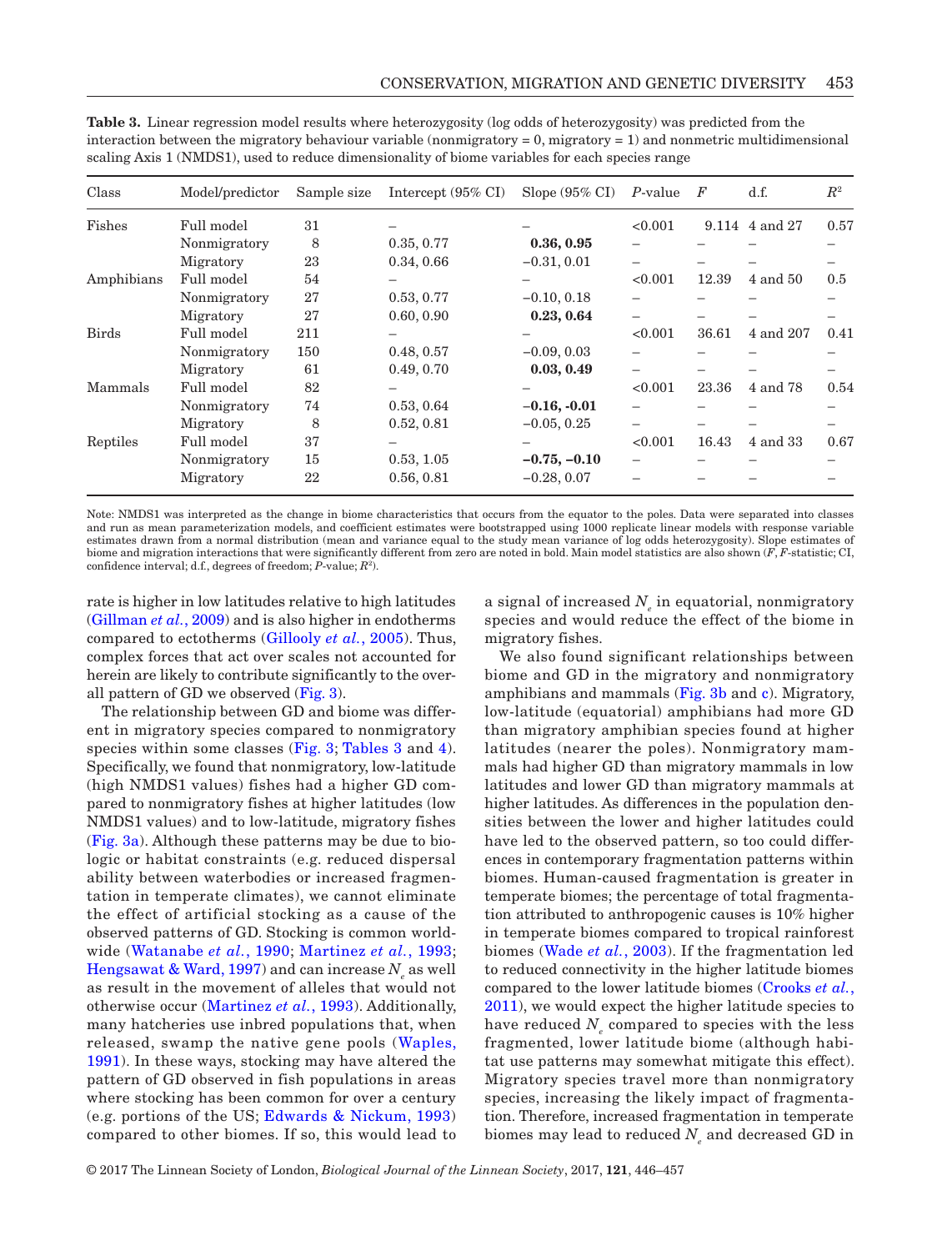| Class        | Model/predictor | Sample size | Intercept (95% CI) | Slope $(95\% \text{ CI})$              | P-value                  | $\boldsymbol{F}$ | d.f.      | $\mathbb{R}^2$ |
|--------------|-----------------|-------------|--------------------|----------------------------------------|--------------------------|------------------|-----------|----------------|
| Fishes       | Full model      | 31          |                    |                                        | < 0.001                  | 133.4            | 4 and 27  | 0.95           |
|              | Nonmigratory    | 8           | 3.06, 3.39         | 0.27, 0.73                             |                          |                  |           |                |
|              | Migratory       | 23          | 2.68, 2.95         | $-0.14, 0.09$                          | $\overline{\phantom{0}}$ |                  |           |                |
| Amphibians   | Full model      | 54          |                    |                                        | < 0.001                  | 321.5            | 4 and 50  | 0.96           |
|              | Nonmigratory    | 27          | 2.96, 3.14         | $-0.02, 0.20$                          |                          |                  |           |                |
|              | Migratory       | 27          | 2.97, 3.17         | 0.42, 0.63                             |                          |                  |           |                |
| <b>Birds</b> | Full model      | 211         |                    |                                        | < 0.001                  | 968.6            | 4 and 207 | 0.95           |
|              | Nonmigratory    | 150         | 2.71, 2.78         | 0.03, 0.13                             |                          |                  |           |                |
|              | Migratory       | 61          | 2.88, 3.06         | 0.01, 0.35<br>$\overline{\phantom{0}}$ |                          |                  |           |                |
| Mammals      | Full model      | 82          |                    |                                        | < 0.001                  | 448.8            | 4 and 78  | 0.96           |
|              | Nonmigratory    | 74          | 2.72, 2.81         | $-0.07, 0.03$                          |                          |                  |           |                |
|              | Migratory       | 8           | 2.56, 2.74         | $-0.40, -0.18$                         | $\overline{\phantom{0}}$ |                  |           |                |
| Reptiles     | Full model      | 37          |                    |                                        | < 0.001                  | 153.7            | 4 and 33  | 0.95           |
|              | Nonmigratory    | 15          | 3.05, 3.40         | $-0.33, 0.05$                          |                          |                  |           |                |
|              | Migratory       | 22          | 3.10, 3.33         | $-0.33, 0.02$                          |                          |                  |           |                |

<span id="page-8-0"></span>**Table 4.** Linear regression model results where allelic richness (square root of the number of alleles) was predicted from the interaction between migratory behaviour variable (nonmigratory = 0, migratory = 1) and nonmetric multidimensional scaling Axis 1 (NMDS1) used to reduce dimensionality of biome variables for each species range

Note: NMDS1 was interpreted as the change in biome characteristics that occurs from the equator to the poles. Data were separated into classes and run as mean parameterization models, and coefficient estimates were bootstrapped using 1000 replicate linear models with response variable estimates drawn from a normal distribution (mean and variance equal to the study mean variance of square root of the number of alleles). Slope estimates of biome and migration interactions that were significantly different from zero are noted in bold. Main model statistics are also shown (*F*, *F*-statistic; CI, confidence interval; d.f., degrees of freedom; *P*-value; *R*<sup>2</sup> ).

temperate-dwelling amphibians compared to species at more tropical latitudes. Our comparison between amphibian and mammalian migratory species suggests that mammals may be better able to utilize corridors (e.g. due to differences in vagility and/or cognition) to overcome the fragmentation present in the temperate regions. Because we did not detect the same pattern in migratory fishes, birds or reptiles, and we detected no relationship in the less mobile, nonmigratory amphibians, we suggest that amphibians may be more sensitive to fragmentation relative to other vertebrates (Cushman, 2006).

#### **CAVEATS**

Although we identified statistically significant relationships between GD and migratory behaviours, our analysis has obvious limitations. We note that our data lack the population replicates necessary to evaluate trends across taxa (e.g. individual species) and thus represent average effects across taxonomic class. We are also limited with regard to the scope of the available data. For example, [Figure](#page-6-0) 3 shows a paucity of data for amphibians that live near the equator, which likely reflects a lack of studies that genetically characterize tropical amphibian populations and not a lack of tropical amphibian species. Similarly, we have used microsatellite GD as a proxy for  $N_e$  to better understand the effects of migration, even though the relationship between the two may be compromised by other factors (e.g. overlapping generations and unequal sex ratios). Furthermore, historical events during colonization after the Quaternary ice ages and very recent population declines are likely to add additional noise to our analysis, as this will be reflected in the GD estimates. Finally, we have assumed that a lower mean heterozygosity or allelic richness, relative to the class average, represents a significant loss in GD. However, at least in theory, the lower GD could represent species-specific strategies that result in lower GD but that do not result in negative consequences for that species. Thus, the effect of fragmentation on GD needs to be investigated, class by class, and further documentation is required to fully understand and vet the mechanisms we propose.

## **CONCLUSION**

Our analyses indicate the effect of migratory behaviour on GD varies between vertebrate classes. The migratory behaviours of fishes, amphibians, birds, mammals and reptiles appear to impact  $N_e$  differently, which in turn impacts GD, potentially due to the different risks associated with migrating through terrestrial or aquatic biomes, species vagility and/or the incidence of philopatry. Importantly, the biome in which the species occurs impacts migratory fishes, amphibians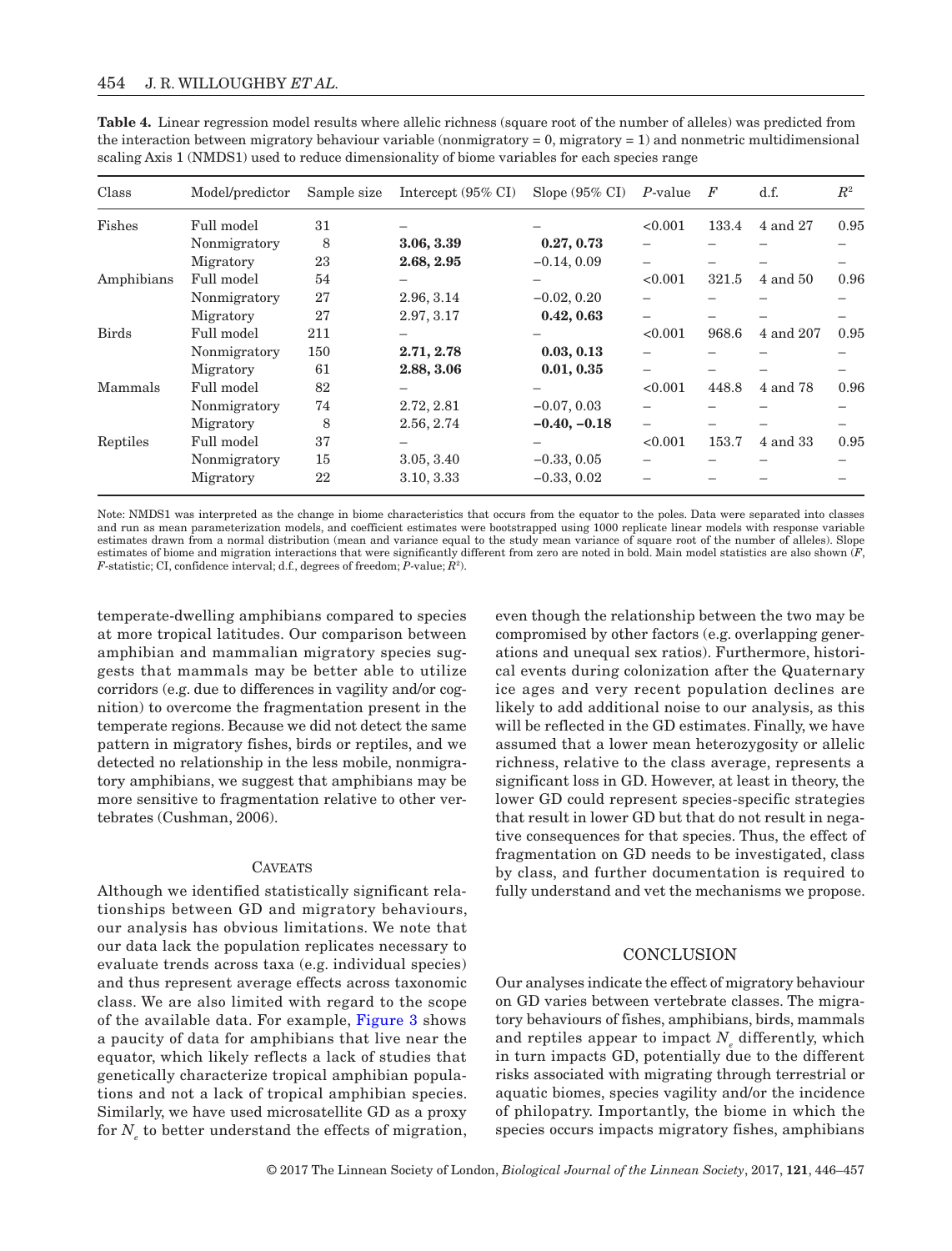and mammals differently than nonmigratory fishes, amphibians and mammals.

#### ACKNOWLEDGEMENTS

We thank members of the DeWoody laboratory for comments and feedback on the manuscript. We also thank several anonymous reviewers for feedback and suggestions that significantly improved this manuscript. This work was supported by Purdue via funding to JAD through the University Faculty Scholar program, to MS through The Fred M. van Eck Forest Foundation, and by a National Science Foundation doctoral dissertation improvement grant (DEB-1407021 to JRW and JAD). The authors have no conflict of interest to declare.

## REFERENCES

- <span id="page-9-1"></span>**Allendorf F, Luikart G. 2007.** *Conservation and the genetics of populations*. Oxford, UK: Blackwell Publishing.
- <span id="page-9-21"></span>**Anderson MG, Rhymer JM, Rohwer FC. 1992.** Philopatry, dispersal, and the genetic structure of waterfowl populations. In: Batt BDJ, Afton AD, Anderson MG, Ankney CD, Johnson DH, Kadlec JA, Krapu GL, eds. *The ecology and management of breeding waterfowl*. Minneapolis, MI: The University of Minnesota Press, 365–395.
- **Begon M, Townsend, CR, Harper JL. 2006.** *Ecology: From Individuals to Ecosystems*, Fourth Edition. Oxford, UK: Blackwell Publishing.
- **Castric V, Bernatchez L. 2003.** The rise and fall of isolation by distance in the anadromous brook charr (Salvelinus fontinalis Mitchill). *Genetics* **163:** 983–996.
- <span id="page-9-5"></span>**Coltman DW, Slate J. 2003.** Microsatellite measures of inbreeding: a meta-analysis. *Evolution: International Journal of Organic Evolution* **57:** 971–983.
- <span id="page-9-25"></span>**Crooks KR, Burdett CL, Theobald DM, Rondinini C, Boitani L. 2011.** Global patterns of fragmentation and connectivity of mammalian carnivore habitat. *Philosophical Transactions of the Royal Society of London. Series B, Biological Sciences* **366:** 2642–2651.
- <span id="page-9-2"></span>**Crow JF, Denniston C. 1988.** Inbreeding and variance effective population numbers. *Evolution* **42:** 482–495.
- <span id="page-9-0"></span>**Crow JF, Kimura M. 1970.** *Introduction to population genetics theory*. New York: Harper & Row Publishers.
- <span id="page-9-20"></span>**Cushman SA. 2006.** Effects of habitat loss and fragmentation on amphibians: a review and prospectus. *Biological Conservation* **128:** 231–240.
- <span id="page-9-8"></span>**Debinski DM, Holt RD. 1999.** A survey and overview of habitat fragmentation experiments. *Conservation Biology* **14:**  342–355.
- <span id="page-9-6"></span>**DeWoody JA, Avise JC. 2000.** Microsatellite variation in marine, freshwater and anadromous fishes compared with other animals. *Journal of Fish Biology* **56:** 461–473.
- <span id="page-9-17"></span>**Diamond JM, Mayr E. 1976.** Species-area relation for birds of the Solomon Archipelago. *Proceedings of the National Academy of Sciences of the United States of America* **73:** 262–266.
- <span id="page-9-19"></span>**Dittman A, Quinn T. 1996.** Homing in Pacific salmon: mechanisms and ecological basis. *The Journal of Experimental Biology* **199:** 83–91.
- <span id="page-9-10"></span>**Dixo M, Metzger JP, Morgante JS, Zamudio KR. 2009.** Habitat fragmentation reduces genetic diversity and connectivity among toad populations in the Brazilian Atlantic Coastal forest. *Biological Conservation* **142:** 1560–1569.
- <span id="page-9-7"></span>**Doyle JA, Hacking CA, Willoughby JR, Sundaram M, DeWoody JA. 2015.** Mammalian genetic diversity as a function of habitat, body size, trophic level, and conservation status. *Journal of Mammalogy* 96:564–572.
- <span id="page-9-24"></span>**Edwards GB, Nickum JG. 1993.** Use of propagated fishes in Fish and Wildlife Service Programs. In: Collie MR, McVey JP, eds. *Interactions Between Cultured Species and Naturally Occurring Species in the Environment. Proc. 22nd U.S.-Japan Aquaculture Panel Symp. UJNR Technical Report No. 22*.
- <span id="page-9-15"></span>**Environmental Systems Research Institute. 2010.** *ArcMap. Version 10*. Redlands, CA: Environmental System Research Institute, Inc.
- <span id="page-9-9"></span>**Epps CW, Palsboll PJ, Wehausen JD, Roderick GK, Ramey RR II, McCullough DR. 2005.** Highways block gene flow and cause a rapid decline in genetic diversity of desert bighorn sheep. *Ecology Letters* **8:** 1029–1038.
- <span id="page-9-16"></span>**Fox AD, Ebbinge BS, Mitchell C, Heinicke T, Aarvak T, Calhoun K, Clausen P, Dereliev S, Farago S, Koffijberg K, Kruckenberg H, Loonen MJJE, Madsen J, Mooij J, Musil P, Nilsson L, Pihl S, Van der Jeugd H. 2010.** Current estimates of goose population sizes in western Europe, a gap analysis and an assessment of trends. *Ornis Svecica* **20:** 115–127.
- <span id="page-9-12"></span>**Frankham R. 1996.** Relationship of genetic variation to population size in wildlife. *Conservation Biology* **29:**  1500–1508.
- <span id="page-9-3"></span>**Frankham R, Manning H, Margan SH, Briscoe DA. 2000.** Does equalization of family sizes reduce genetic adaptation to captivity? *Animal Conservation* **3:** 357–363.
- <span id="page-9-14"></span>**Froese R, Pauly D. (eds). 2014.** *FishBase*. Available at: [www.](http://www.fishbase.org) [fishbase.org.](http://www.fishbase.org)
- <span id="page-9-13"></span>**Gaston KJ. 2000.** Global patterns in biodiversity. *Nature* **405:**  220–227.
- <span id="page-9-11"></span>**Gaston KJ, Blackburn TM. 1996.** Global scale macroecology: interactions between population size, genographic range size and body size in the Anseriformes. *Journal of Animal Ecology* **65:** 701–714.
- <span id="page-9-18"></span>**Gavin TA, Bollinger EK. 1988.** Reproductive correlates of breeding-site fidelity in bobolinks (Dolichonyx oryzivorus). *Ecology* **69:** 96–103.
- <span id="page-9-22"></span>**Gillman LN, Keeling DJ, Ross HA, Wright SD. 2009.** Latitude, elevation and the tempo of molecular evolution in mammals. *Proceedings. Biological Sciences* **276:**  3353–3359.
- <span id="page-9-23"></span>**Gillooly JF, Allen AP, West GB, Brown JH. 2005.** The rate of DNA evolution: effects of body size and temperature on the molecular clock. *Proceedings of the National Academy of Sciences of the United States of America* **102:** 140–145.
- <span id="page-9-4"></span>**Gilpin ME, Soulé ME. 1986.** Minimum viable populations: processes of species extinction. In: Soulé ME, ed. *Conservation biology: the science of scarcity and diversity*. Sunderland, MA: Sinauer, 19–34.

© 2017 The Linnean Society of London, *Biological Journal of the Linnean Society*, 2017, **121**, 446–457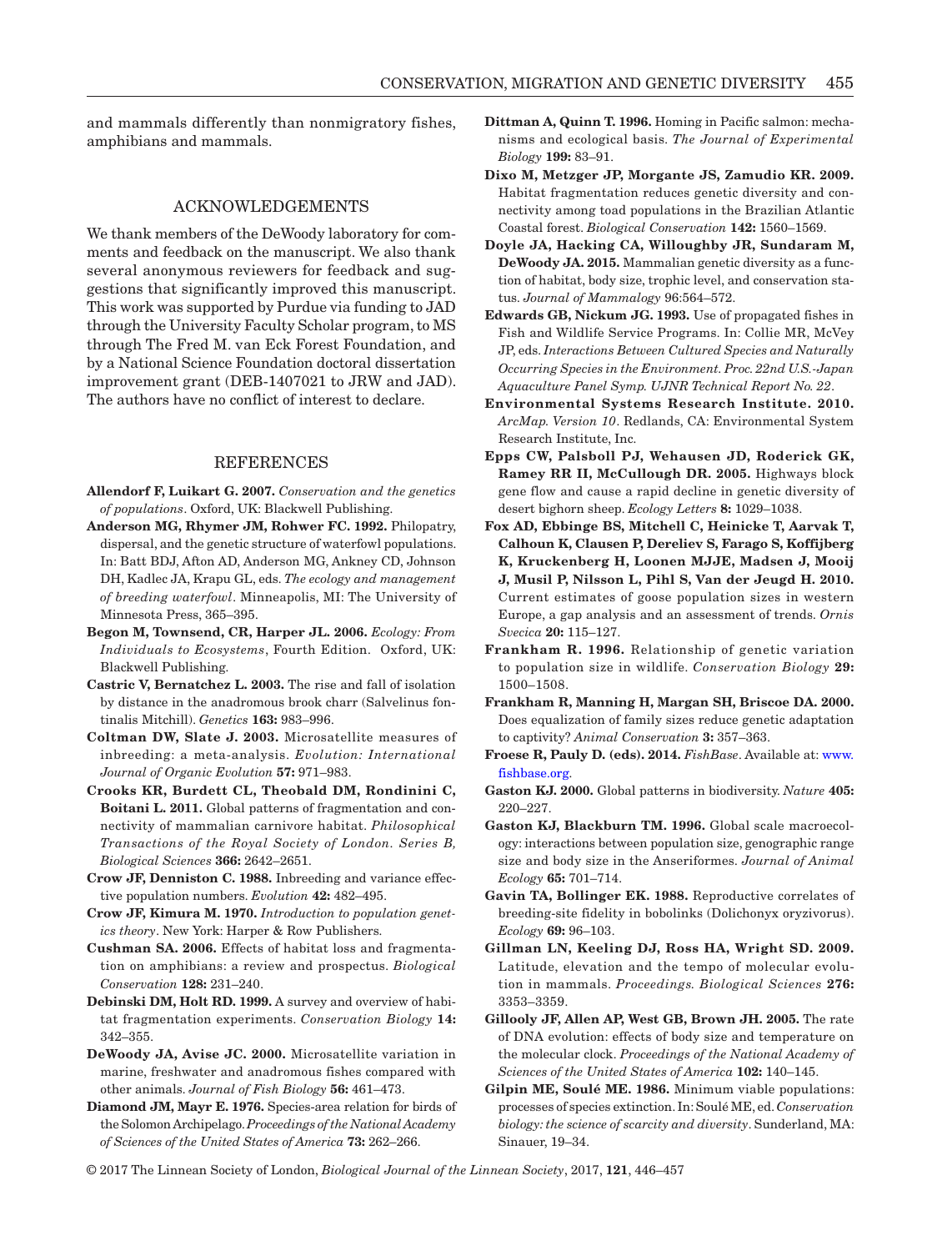- <span id="page-10-23"></span>**Haas CA. 1998.** Effects of prior nesting success on site fidelity and breeding dispersal: an experimental approach. *Auk* **115:**  929–936.
- <span id="page-10-3"></span>**Hanski I, Saccheri I. 2006.** Molecular-level variation affects population growth in a butterfly metapopulation. *PLoS Biology* **4:** e129.
- <span id="page-10-29"></span>**Hengsawat K, Ward FJ. 1997.** The effect of stocking density on yield, growth and mortality of African catfish (Clarias gariepinus Burchell 1822) cultured in cages. *Aquaculture* **152:** 67–76.
- <span id="page-10-20"></span>**Hillman SS, Drewes RC, Hedrick MS, Hancock TV. 2014.** Physiological vagility and its relationship to dispersal and neutral genetic heterogeneity in vertebrates. *The Journal of Experimental Biology* **217:** 3356–3364.
- <span id="page-10-24"></span>**Hoover JP. 2003.** Decision rules for site fidelity in a migratory bird, the prothonotary warbler. *Ecology* **84:** 416–430.
- <span id="page-10-15"></span>**del Hoyo J, Elliott A, Sargatal J, Christie DA, de Juana E. (eds). 2014.** *Handbook of the birds of the world alive*. Barcelona: Lynx Edicions. <http://www.hbw.com/> Accessed 30 November 2014.
- <span id="page-10-12"></span>**IUCN. 2013.** *IUCN red list of threatened species*. Available at: [www.iucnredlist.org](http://www.iucnredlist.org).
- **Kéry M. 2010.** *Introduction to WinBUGS for ecologists*. 1st ed. Burlington, MA: Academic Press.
- <span id="page-10-7"></span>**Keyghobadi N. 2007.** The genetic implications of habitat fragmentation for animals. *Canadian Journal of Zoology* **10:**  1049–1064.
- <span id="page-10-11"></span>**Lande R, Barrowclough GF. 1987.** Effective population size, genetic variation and their use in population management. In: Soulé ME, ed. *Viable populations for conservation*. New York: Cambridge University Press, 87–123.
- <span id="page-10-28"></span>**Martinez P, Arias J, Castro J, Sanchez L. 1993.** Differential stocking incidence in brown trouth (Salmo trutta) populations from Northwestern Spain. *Aquaculure* **114:** 203–216.
- <span id="page-10-27"></span>**Matthiopoulos J, Harwood J, Thomas L. 2005.** Metapopulation consequences of site fidelity for colonially breeding mammals and birds. *Journal of Animal Ecology* **74:** 716–727.
- <span id="page-10-1"></span>**Melampy MN, Howe HF. 1977.** Sex ratio in the tropical tree Triplaris Americana Polygonaceae. *Evolution* **31:** 867–872.
- <span id="page-10-14"></span>**Nowak RM. 1999.** *Walker's mammals of the world*, *6th edn*. Baltimore, MD: Johns Hopkins University Press.
- <span id="page-10-17"></span>**Oksanen J, Blanchet FG, Kindt R, Legendre P, Minchin PR, O'Hara RB, Simpson GL, Solymos P, Henry M, Stevens H, Wagner H. 2014.** *vegan: Community Ecology Package. R package version 2.2-0*. Available at: [http://](http://CRAN.R-project.org/package=vegan) [CRAN.R-project.org/package=vegan.](http://CRAN.R-project.org/package=vegan)
- <span id="page-10-8"></span>**Olson DM, Dinerstein E, Wikramanayake ED, Burgess ND, Powell GVN, Underwood EC, D'Amico JA, Itoua I, Strand HE, Morrison JC, Loucks CJ, Allnutt TF, Ricketts YH, Kura Y, Lamoreux JF, Wettengel WW, Hedao P, Kassem KR. 2001.** Terrestrial ecoregions of the world: a new map of life on Earth. *Bioscience* **51:** 933–938.
- **Paterson RA, Townsend CR, Poulin R, Tompkins DM. 2011.** Introduced brown trout alter native acanthocephalan infections in native fish. *The Journal of Animal Ecology* **80:**  990–998.
- <span id="page-10-16"></span>**Payton ME, Greenstone MH, Schenker N. 2003.** Overlapping confidence intervals or standard error intervals:

what do they mean in terms of statistical significance? *Journal of Insect Science (Online)* **3:** 34.

- **R Development Core Team 2013.** R: A language and environment for statistical computing. R Foundation for Statistical Computing, Vienna, Austria. http://www.R-project.org.
- <span id="page-10-5"></span>**Rappole JH. 1995.** *The ecology of migrant birds – a neotropical perspective*. Washington, DC: Smithsonian Institution Press.
- **Saccheri I, Kuussaari M, Kankare M, Vikman P, Fortelius W, Hanski I. 1998.** Inbreeding and extinction in a butterfly metapopulation. *Nature* **392:** 491–494.
- <span id="page-10-2"></span>**Santos, T., Diniz-Filho, J.A., eLuis Mauricio Bini, T.R., 2013.** PVR: computes phylogenetic ei- genvectors regression (PVR) and phylogenetic signal-representation curve (PSR) (with null and Brownian expectations). R package version 0.2.1. http://CRAN.R- project.org/package=PVR.
- <span id="page-10-22"></span>**Shields WM. 1984.** Factors affecting nest and site fidelity in Adirondack bar swallows (Hirundo rustica). *Auk* **101:** 780–789.
- <span id="page-10-25"></span>**Stabell OB. 1983.** Homing and olfaction in salmonids: a critical review with special reference to the Atlantic Salmon. *Biological Reviews* **59:** 333–388.
- <span id="page-10-10"></span>**Stevens GC. 1989.** The latitudinal gradient in geographical range: how so many species coexist in the tropics. *American Naturalist* **133:** 240–256.
- <span id="page-10-18"></span>**Stokke BG, Moller AP, Saether B-E, Rheinwald G, Gutscher H. 2005.** Weather in the breeding area and during migration affects the demography of a small long-distance Passerine migrant. *Auk* **122:** 637–647.
- <span id="page-10-21"></span>**Sutherland GD, Harestad AS, Price K, Lertzman KP. 2000.** Scaling of natal dispersal distances in terrestrial birds and mammals. *Conservation Ecology* **4:** 16.
- <span id="page-10-9"></span>**Terborgh J. 1973.** On the notion of favorableness in plant ecology. *American Naturalist* **107:** 481–501.
- <span id="page-10-26"></span>**Thorrold SR, Latkoczy C, Swart PK, Jones CM. 2001.** Natal homing in a marine fish metapopulation. *Science (New York, N.Y.)* **291:** 297–299.
- **Tonteri A, Veselov AJ, Titov S, Lumme J, Primmer CR. 2007.** The effect of migratory behaviour on genetic diversity and population divergence: a comparison of anadromous and freshwater Atlantic salmon (Salmo salar). *Journal of Fish Biology* **70:** 381–398.
- <span id="page-10-19"></span>**Vannote RL, Sweeney BW. 1980.** Geographic analysis of thermal equilibria: a conceptual model for evaluating the effect of natural and modified thermal regimes on aquatic insect communities. *American Naturalist* **115:** 667–695.
- <span id="page-10-0"></span>**Vilà C, Sundqvist AK, Flagstad Ø, Seddon J, Björnerfeldt S, Kojola I, Casulli A, Sand H, Wabakken P, Ellegren H. 2003.** Rescue of a severely bottlenecked wolf (Canis lupus) population by a single immigrant. *Proceedings. Biological Sciences* **270:** 91–97.
- <span id="page-10-6"></span>**Wade TG, Riitters KH, Wickham JD, Jones KB. 2003.** Distribution and causes of global forest fragmentation. *Conservation Ecology* **7:** 7.
- <span id="page-10-13"></span>**Walker EP, Nowak RM, Paradiso JL. 1983.** *Walker's mammals of the world*, *4th edn*. Baltimore, MD: Johns Hopkins University Press.
- <span id="page-10-4"></span>**Waples RS. 1991.** Genetic interactions between hatchery and wild salmonids: lessons from the Pacific Northwest. *Canadian Journal of Fisheries and Aquatic Sciences* **48:** 124–133.